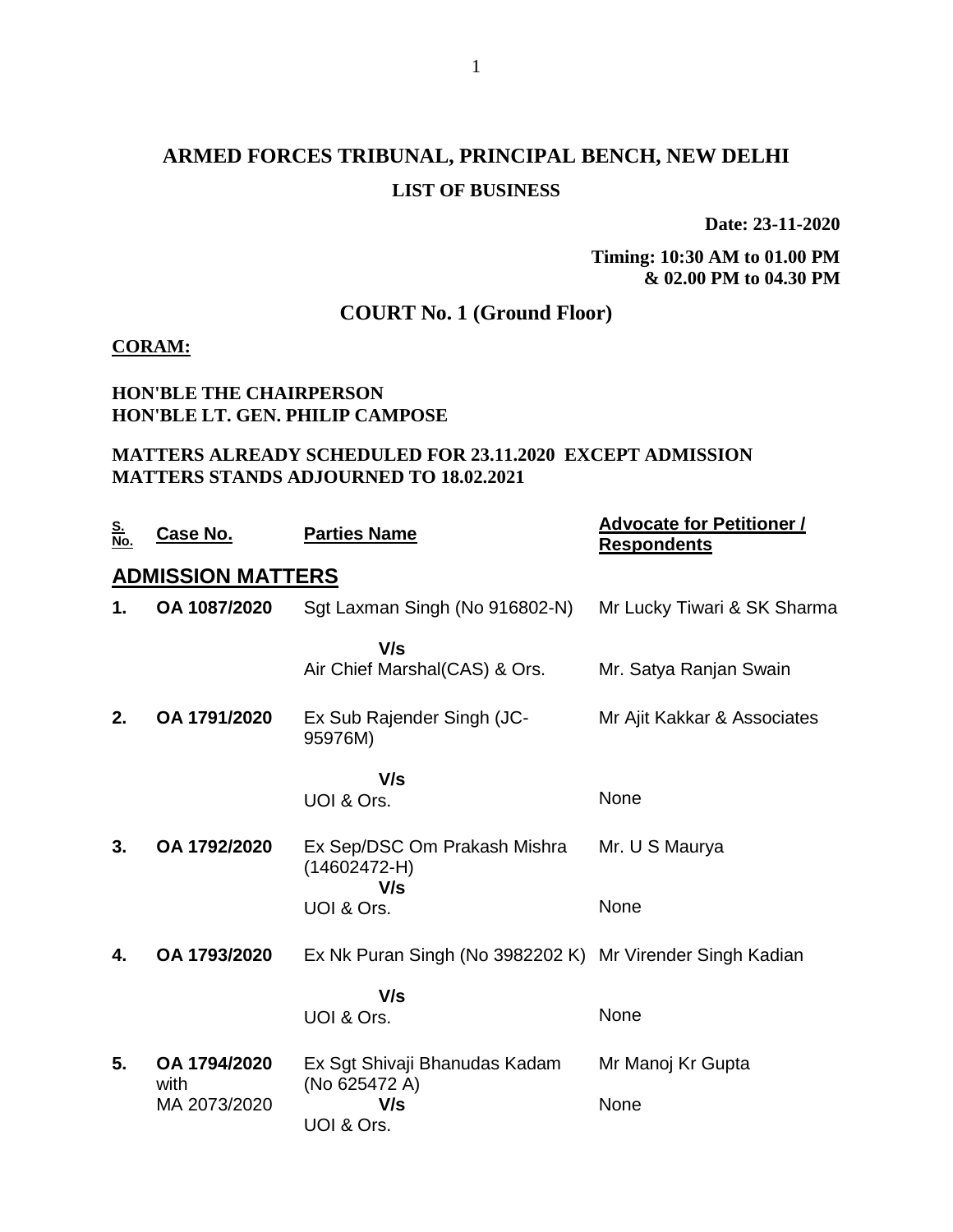| 6.  | OA 1795/2020<br>with<br>MA 2075/2020 | Cdr Bijay Kumar Singh (Retd) (No<br>89519 A)               | Mr Shakti Chand Jaidwal                 |
|-----|--------------------------------------|------------------------------------------------------------|-----------------------------------------|
|     |                                      | V/s                                                        |                                         |
|     |                                      | UOI & Ors.                                                 | None                                    |
| 7.  | OA 1796/2020                         | Maj Saurabh Moond Retd MS-<br>15044P                       | Mr Indra Sen Singh/Abhishek<br>Singh    |
|     |                                      | V/s<br>UOI & Ors.                                          | None                                    |
| 8.  | OA 1797/2020                         | No 9505224A Ex Hav (Hony Nb<br>Sub) Hajari Lal             | Mr JP Sharma & Associates               |
|     |                                      | V/s<br>UOI & Ors.                                          | None                                    |
| 9.  | OA 1798/2020                         | HFO Jai Narayan Gupta Retd (659171<br>S)                   | Mr Bipin Bhardwaj                       |
|     |                                      | V/s<br>UOI & Ors.                                          | None                                    |
| 10. | OA 1800/2020<br>with<br>MA 2079/2020 | Ex Nk/MT Ram Kumar<br>(14801744F)                          | Mr Rajesh Nandal                        |
|     |                                      | V/s<br>UOI & Ors.                                          | None                                    |
| 11. | OA 1801/2020                         | TA-42361A Col (TS) Yash Rathore<br>V/s                     | Mr. Indra Sen Singh/Kirtika<br>Chhatwal |
|     |                                      | UOI & Ors.                                                 | None                                    |
| 12. | OA 1802/2020<br>with<br>MA 2080/2020 | Col Rajeev Rattan Katyal (Retd) IC- Mr I S Yadav<br>43153X |                                         |
|     |                                      | V/s                                                        |                                         |
|     |                                      | UOI & Ors.                                                 | None                                    |
| 13. | OA 1803/2020                         | 13889714F Ex NK Gauri Shankar<br>Rai                       | Mr Virender Singh Kadian                |
|     |                                      | V/s<br>UOI & Ors.                                          | None                                    |
| 14. | OA 1804/2020<br>with                 | Ex Nk/DSC Gopal Singh<br>(6902124P)                        | Mr U S Maurya                           |
|     | MA 2081/2020                         | V/s<br>UOI & Ors.                                          | None                                    |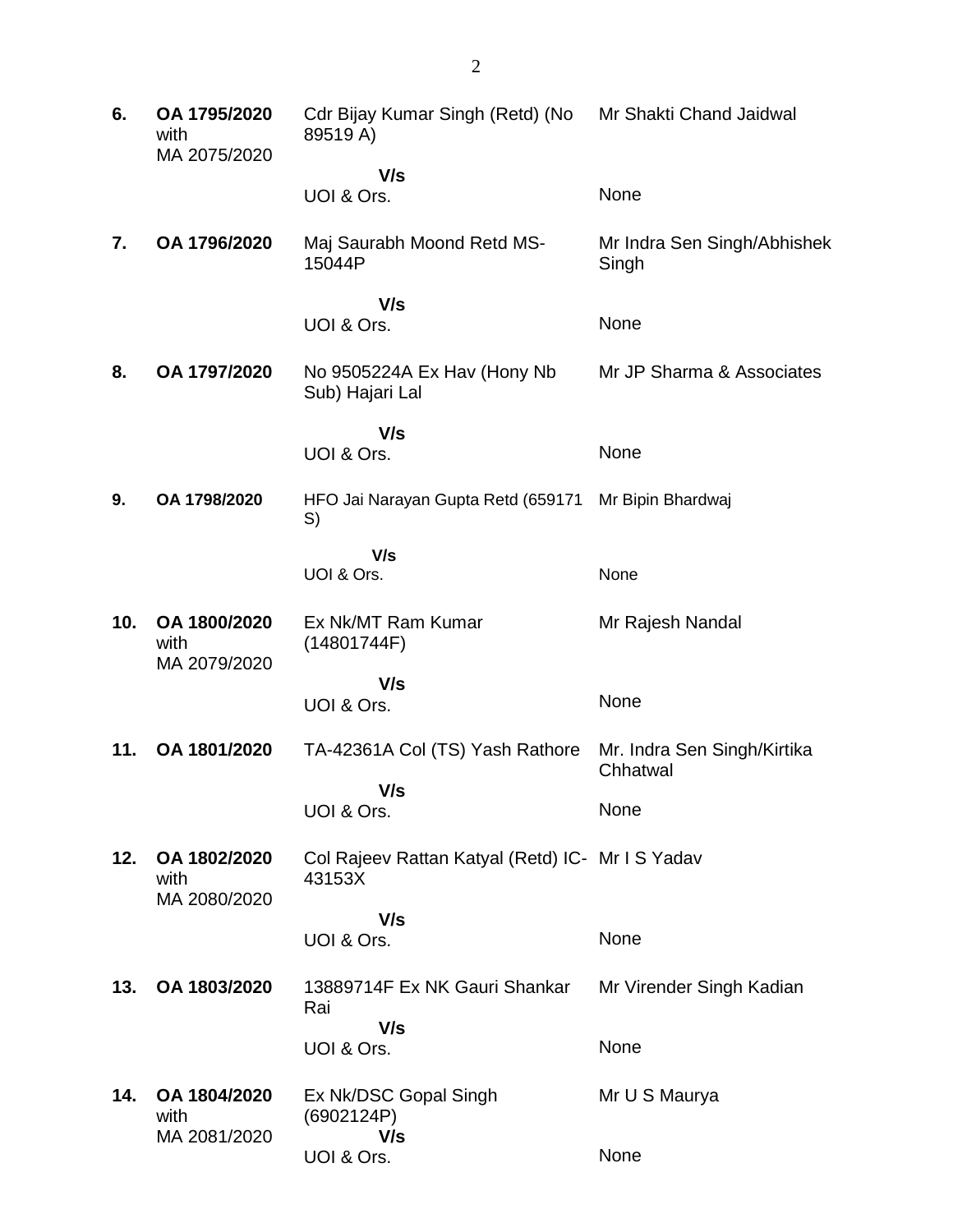| 15. | OA 1805/2020                         | Lt Col Suraj Mandal (IC-67073Y)                                             | Mr S S Pandey & Associates   |  |  |  |
|-----|--------------------------------------|-----------------------------------------------------------------------------|------------------------------|--|--|--|
|     |                                      | V/s<br>UOI & Ors.                                                           | None                         |  |  |  |
| 16. | OA 1806/2020<br>with<br>MA 2082/2020 | No. 05891-N Lt Cdr Anish Thakur<br>(Retd.)                                  | Mr. Santhosh Krishnan        |  |  |  |
|     |                                      | V/s<br>UOI & Ors.                                                           | None                         |  |  |  |
|     | <u>MA (OTHERS)</u>                   |                                                                             |                              |  |  |  |
| 17  | MA 2062/2020<br>in<br>OA 142/2020    | Sub (RT) Davendra Kumar Singh (JC- Mr. Ajit Kakkar & Associates<br>468674K) |                              |  |  |  |
|     |                                      | V/s<br>UOI & Ors.                                                           | Mr V Pattabhi Ram            |  |  |  |
| 18. | MA 2063/2020                         | Lt Col Sunil Yadav (IC-66152F)                                              | Mr. Ajit Kakkar & Associates |  |  |  |
|     | <i>in</i><br>OA 243/2020             | V/s<br>UOI & Ors.                                                           | Mr Harish V Shankar          |  |  |  |
| 19. | MA 2076/2020                         | IC-49761P Col JP Singh                                                      | Mr SS Pandey & Associates    |  |  |  |
|     | <i>in</i><br>OA 278/2020             | V/s<br>UOI & Ors                                                            | Mr Rajeev Kumar              |  |  |  |

# **PLEADINGS NOT COMPLETE**

| 20. | OA 2043/2019                           | Sep Israel MS Tluanga (No<br>4368696M)<br>V/s                                     | Mr Narender Kaushik &<br>Pankaj Kkaushik |
|-----|----------------------------------------|-----------------------------------------------------------------------------------|------------------------------------------|
|     |                                        | UOI & Ors.                                                                        | Mr. V Pattabhi Ram                       |
| 21. | OA 2044/2019<br>with<br>MA 1008/2020 & | L/Nk/DSC (GD) Sahab Singh Gurjar Mr Ajeet Yadav & Rakesh<br>(No 13895952K)<br>V/s | <b>Kumar Singh</b>                       |
|     | 2022/2020                              | UOI & Ors.                                                                        | Mr. Rajeev Kumar                         |
| 22. | OA 1392/2020                           | Air Cmde NK Mehta (No 17886 T)<br><b>ADM</b>                                      | Mr Ajai Bhalla & Aditi Laxman            |
|     |                                        | V/s<br>UOI & Ors.                                                                 | Mr J S Rawat                             |

3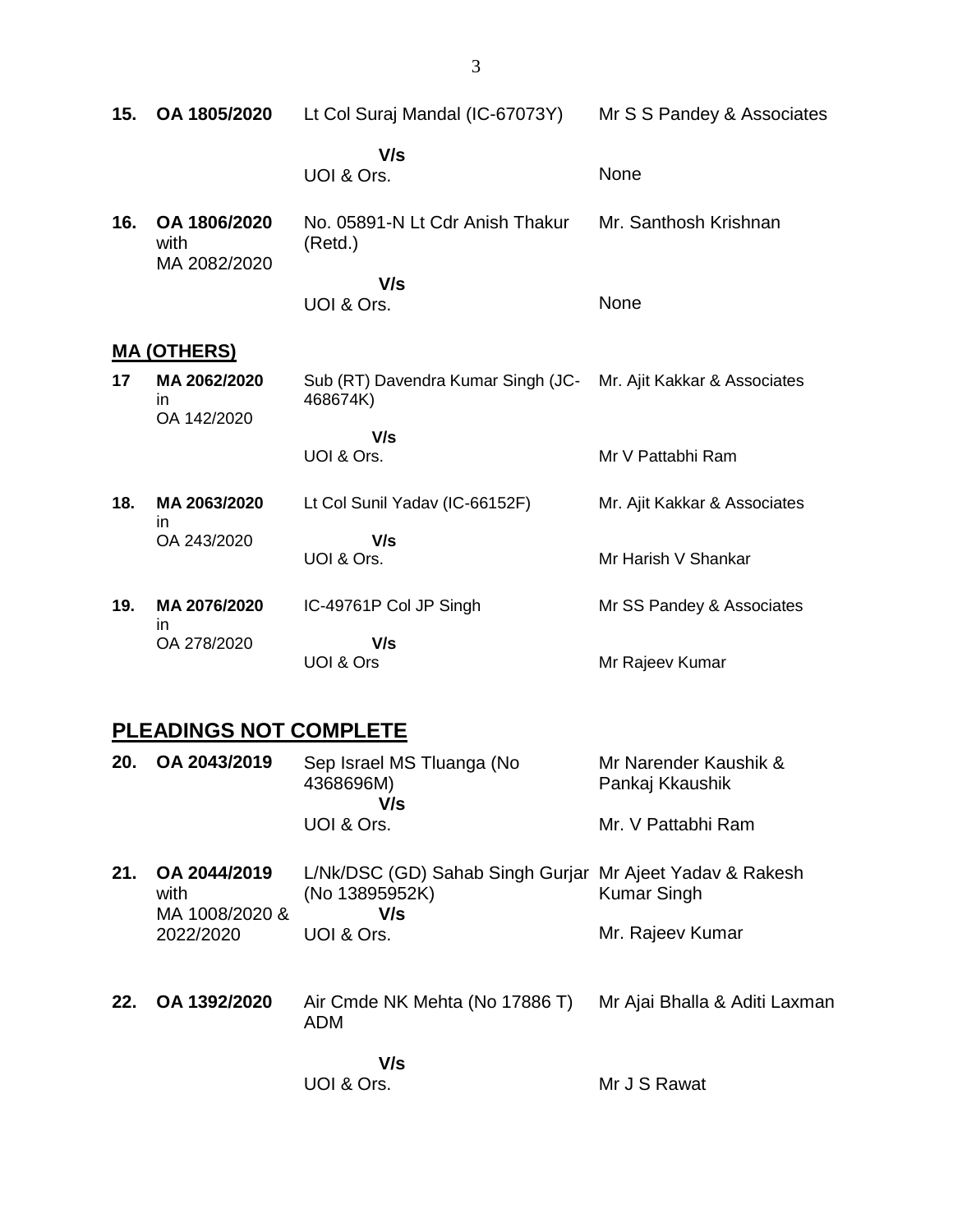# **PLEADINGS COMPLETE**

| 23. | OA 1990/2019                        | Sep Bablu Singh (No 1470742 F)                                | Mr Mohan Kumar &<br>Associates           |
|-----|-------------------------------------|---------------------------------------------------------------|------------------------------------------|
|     |                                     | V/s<br>UOI & Ors.                                             | Mr. Neeraj, Sr. CGSC                     |
| 24. | OA 2040/2019                        | Nk (GD) Kalyan Chand (No<br>15106237P)                        | Mr. Narender Kaushik &<br>Pankaj Kaushik |
|     |                                     | V/s<br>UOI & Ors.                                             | Mr. Arvind Kumar                         |
| 25. | OA 2317/2019<br>with<br>MA 702/2020 | Nb Sub/DSC Bichitra Nanda Swain Mr US Maurya<br>(JC 844452 K) |                                          |
|     |                                     | V/s<br>UOI & Ors.                                             | Mr. Arvind Patel                         |
|     |                                     |                                                               |                                          |
| 26. | OA 2381/2019                        | No 14394842W Nk/DSC Khavati<br>Sambaiah<br>V/s                | Mr US Maurya                             |
|     |                                     | UOI & Ors.                                                    | Mr. J S Yadav                            |
|     | <b>For Final Hearing</b>            |                                                               |                                          |
| 27. | OA 2034/2018                        | IC-53160F Col Ashish Singh                                    | Mr. Indra Sen Singh/Abhishek<br>Singh    |
|     |                                     | V/s                                                           |                                          |
|     |                                     | UOI & Ors.                                                    | None                                     |